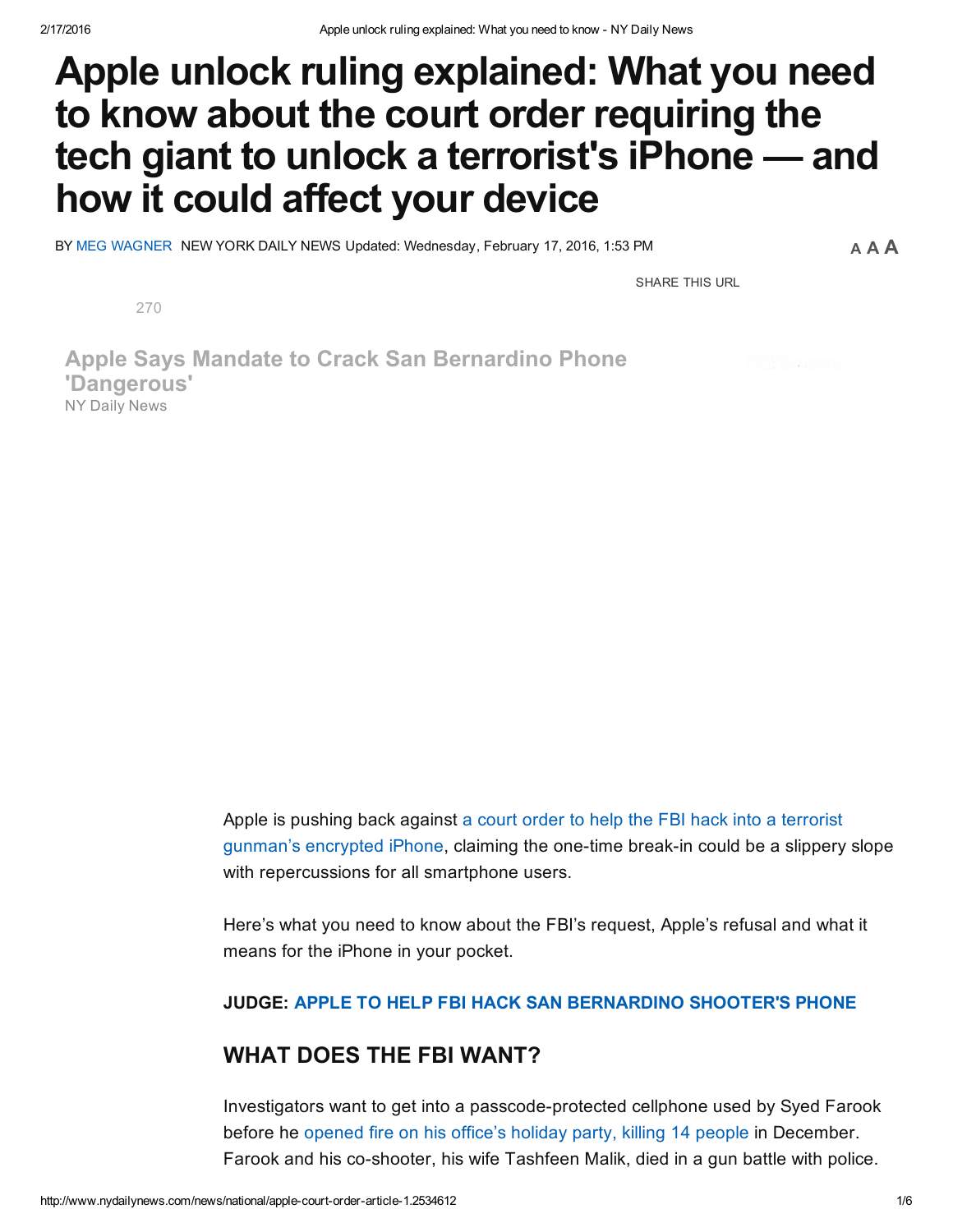# CAN THE FBI CRACK THE CODE ON ITS OWN?

Apple's iOS, the default software on every iPhone, has a self-destruct security feature: If a user types in a wrong passcode too many times, data on the phone is erased.

The security measure, built to protect a user's data from hackers, means that if FBI agents try too many passcodes, everything on Farook's phone — possible evidence — will be lost.

#### TRUMP, [BRATTON](http://www.nydailynews.com/news/national/bratton-supports-order-forcing-apple-open-killer-iphone-article-1.2534321) SUPPORT ORDER TO UNLOCK KILLER'S IPHONE

# WHAT'S ON THIS PHONE, ANYWAY?

It's not clear what investigators believe they might find on Farook's work phone, but they said it may hold clues about whom the couple communicated with and where they traveled before the attack.



NEW YORK DAILY NEWS ILLUSTRATION

Apple says helping the FBI break into a killer's password-protected phone would set a 'dangerous' precedent.

#### APPLE SAYS MANDATE TO CRACK SAN BERNARDINO PHONE ['DANGEROUS'](http://www.nydailynews.com/news/national/apple-mandate-crack-san-bernardino-phone-dangerous-article-1.2534281)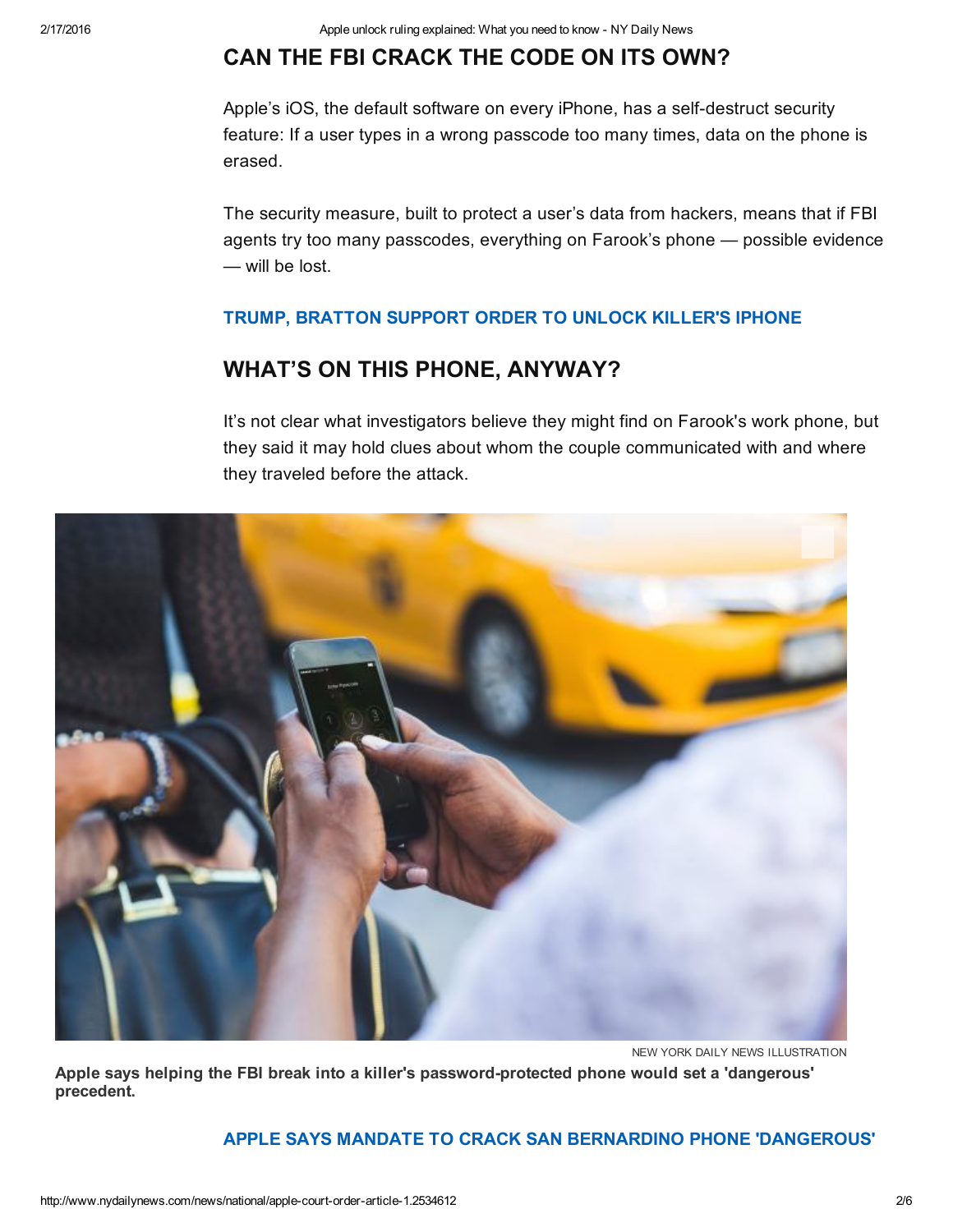# WHAT DID THE COURT ORDER SAY?

The order, handed down by U.S. Magistrate Judge Sheri Pym, requires Apple to write a software that will bypass the self-destruct feature. That way, the FBI will be able to try different combinations in rapid sequence until it finds the right one.

The magistrate's order requires that the software Apple provides be programmed to work only on Farook's phone.

# WHY IS APPLE FIGHTING THE ORDER?

The [software](http://www.nydailynews.com/news/national/apple-mandate-crack-san-bernardino-phone-dangerous-article-1.2534281) the FBI wants doesn't exist yet, and Apple fears that it could infringe upon the privacy of all iPhone users.

"The FBI may use different words to describe this tool, but make no mistake: Building a version of iOS that bypasses security in this way would undeniably create a back door," CEO Tim Cook said in a statement. "And while the government may argue that its use would be limited to this case, there is no way to guarantee such control."

#### WILL MY IPHONE BE AFFECTED?

While the only iPhone directly impacted by the order is the one that belonged to the terrorist, security and tech experts worry it could create a slippery slope and weaken security for all smartphone users.

The order mandated the software would be used only once — but there's no way to ensure it couldn't be duplicated, possibly by hackers, cybersecurity expert Vanita Pandey told the Daily News Wednesday.

"The fact that it's done once means there is a way to do it again," said Pandey, vice president of marketing for fraud prevention firm ThreatMetrix. "In a world where security is as strong as the weakest link, this sets a bad precedent."

If hackers and cybercriminals found a way to copy the software, it could leave iPhone users vulnerable, she said.

In his statement, Cook also warned about opening a security Pandora's box.

"For years, cryptologists and national security experts have been warning against weakening encryption. Doing so would hurt only the well-meaning and law-abiding citizens who rely on companies like Apple to protect their data," Cook wrote. "We can find no precedent for an American company being forced to expose its customers to a greater risk of attack.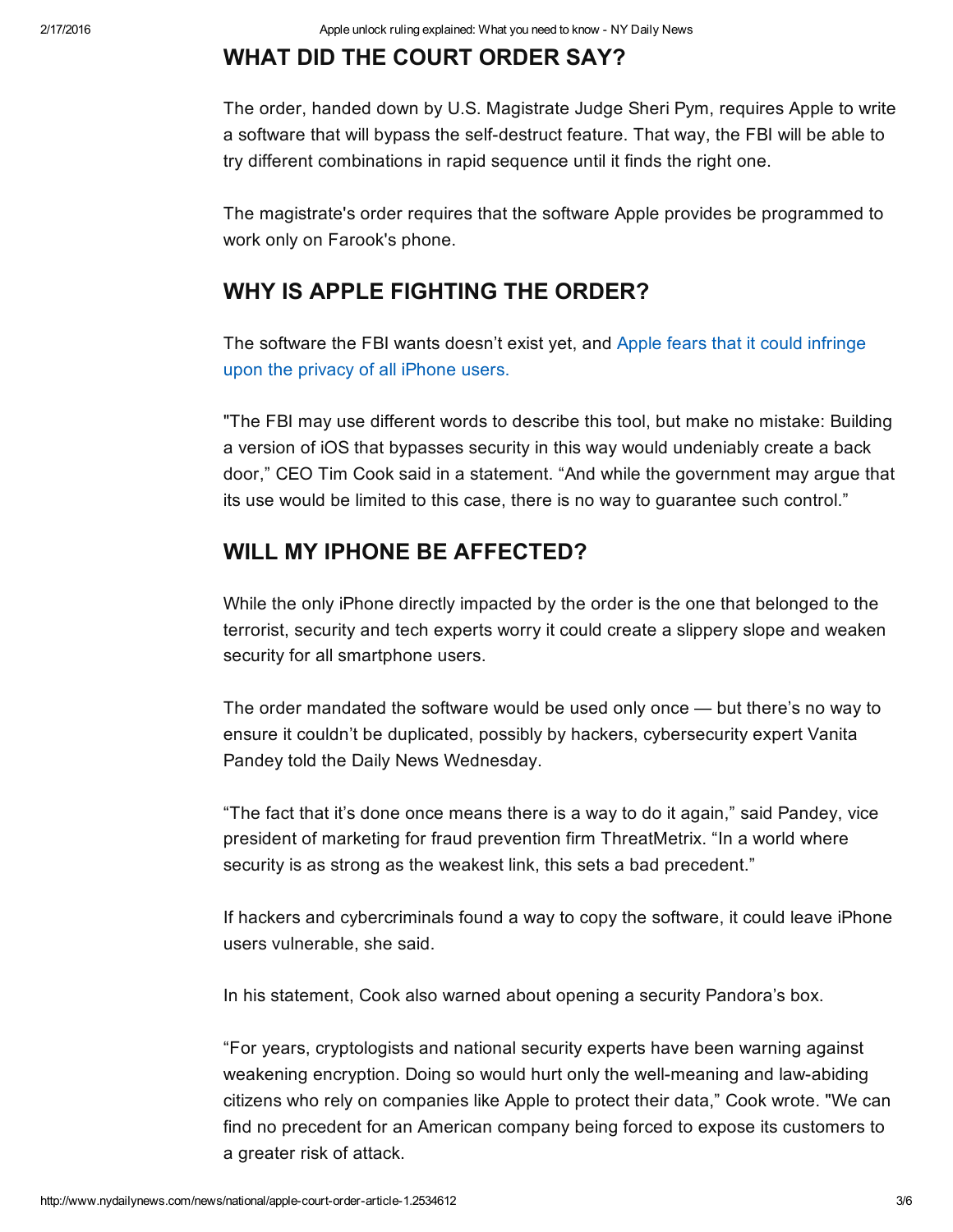

HANDOUT/GETTY IMAGES

Tashfeen Malik (l.) and Syed Farook were shot and killed by police last year after they opened fire on a packed office party.

However, not everyone agrees that the ruling is a security landmark.

"I think this is a specific incident," cybersecurity expert Al Berman told the Daily News. "This is a very specific ruling on a very specific phone."

Berman — who sits on the technical committee of ASIS, an organization of security professionals — said he sees both sides of the argument, but said investigators have a lot to gain by cracking into the phone.

"As soon as you raise the national security flag, it changes the argument," he said.

## IS THIS JUST AN IPHONE THING?

The court case specifically concerns Apple's iOS because Farook owned an iPhone, and not another brand of smartphone. The theoretical software would be programmed exclusively for Farook's iPhone — but Pandey said the same concept of bypassing passcodes could "spill over" into other platforms, such as Android.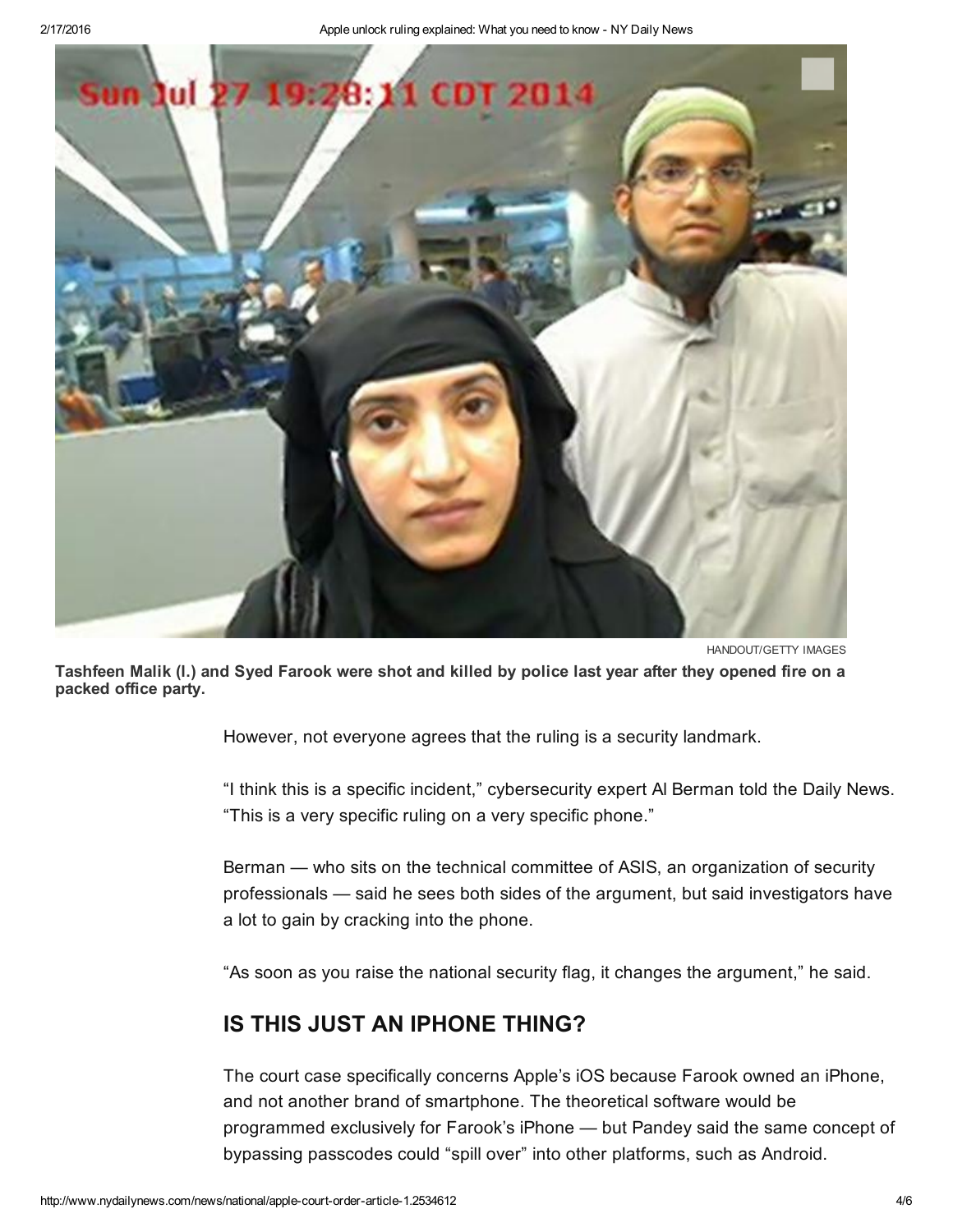

ROBERT GALBRAITH/REUTERS

Apple CEO Tim Cook vowed to fight the order.

creating this back door," she said. "You can make a backdoor for any type of phone."

## IS THERE ANYTHING I CAN DO?

While the average iPhone user won't have a say in the court case, Pandey encouraged all smartphone users to vigilantly use common sense when it comes to their devices.

"Basic stuff: Don't have a notepad on your phone with all your passwords. Don't put your social security number into an unencrypted, untrusted website," she said, adding that those are tips smartphone users should have been following long before news of the court order broke.

## WHAT HAPPENS NEXT?

Apple has five days to notify the court if it believes the ruling is unreasonably burdensome. While Apple has not filed anything legally, Cook in his note vowed to fight the order.

*With News Wire Services*